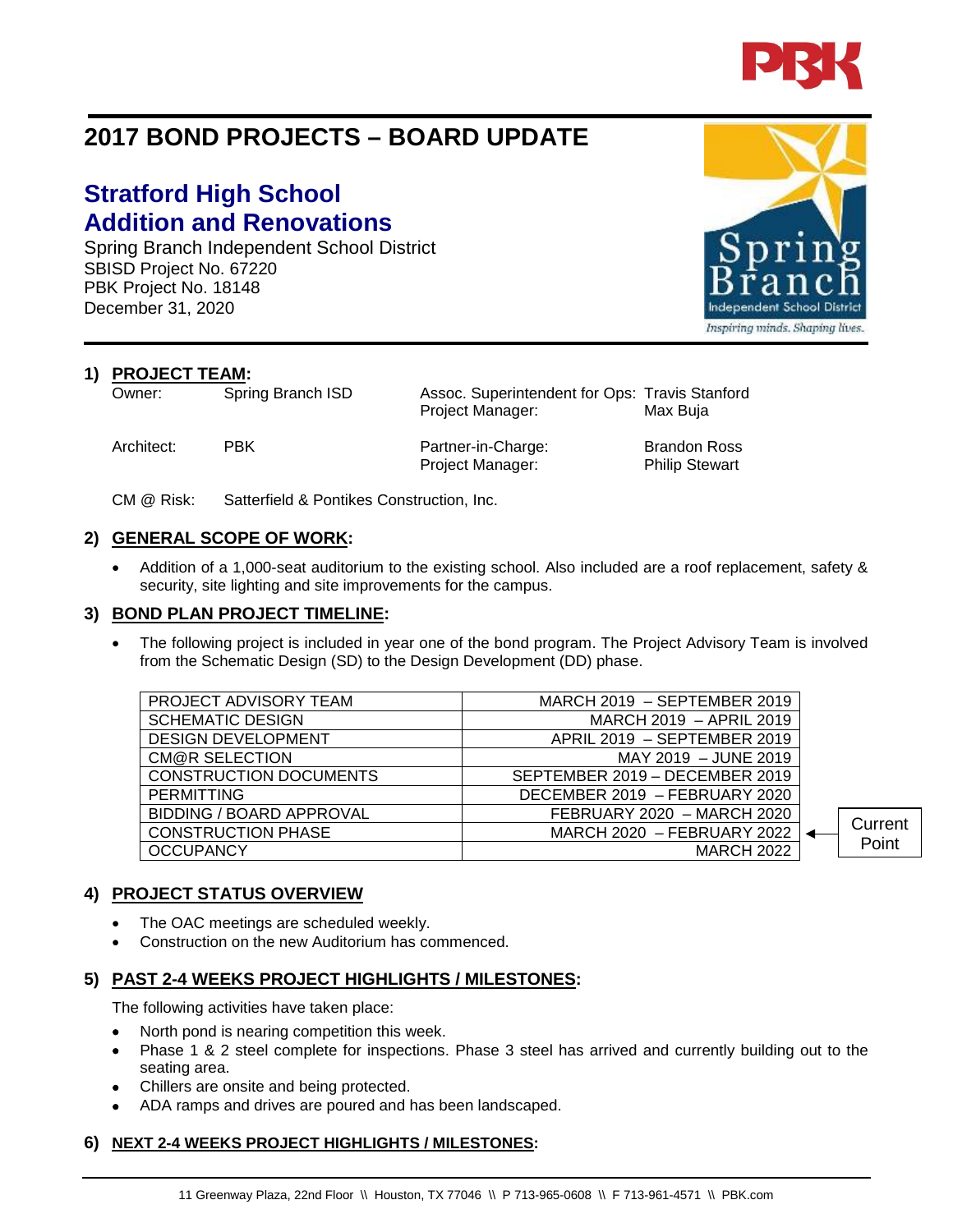

- Phase 4 steel to arrive second week of January.
- Fire-Alarm to complete their audit.
- Roofing scope progressing.
- Mezzanine deck to be poured first week of January.

# **7) PHOTOGRAPHS:**